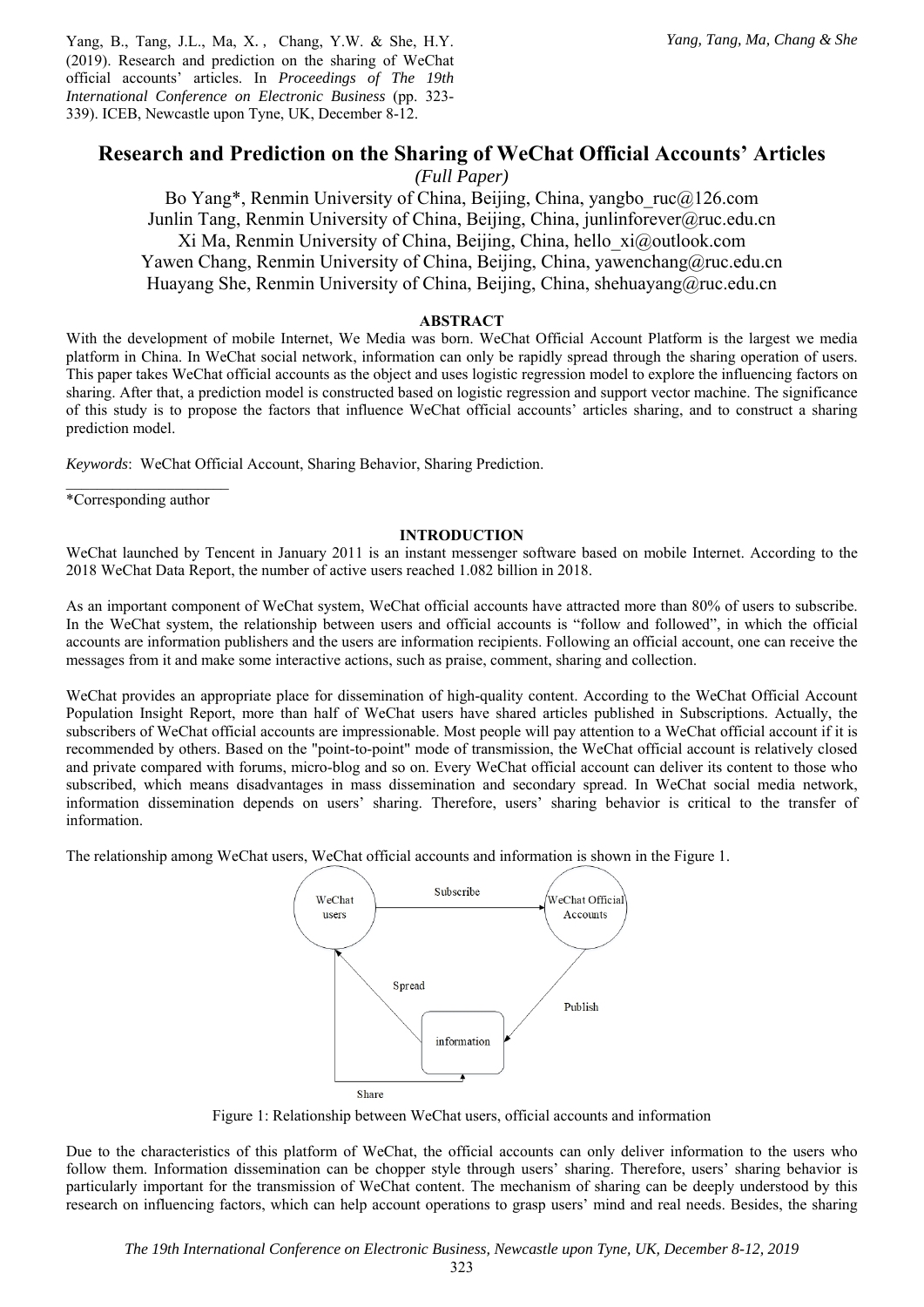prediction model constructed in this article can accurately predict information dissemination rate and dissemination range, which has important practical guiding significance for study on WeChat users' behavior and interest, marketing, network public sentiment monitoring, and forecasting hot spots.

### **LITERATURE REVIEW**

In recent years, many scholars have studied the sharing and reposting behavior of social media platforms such as Sina Weibo and Twitter from different technical perspectives and characteristics. Many excellent research achievements have came out. However, researches on the sharing behavior of WeChat official account are relatively less and lightly shallow.

### **Researches on WeChat official account**

At present, the researches on WeChat official account mainly focus on the development status, user behavior, information dissemination. In terms of development status, many official accounts are studied as specific cases. Researchers summarize development characteristics, operation strategies and put forward problems and solving measures. In the research of user behavior, questionnaire survey is mostly used. Researchers pay attention to users' motivation, satisfaction, loss and willingness to continue subscribing. Many studies have introduced the "Uses and Gratifications" (Huang & Peng, 2014). Guan (2015) concluded that cognitive motivation and habitual motivation are the main motivation for users to use the official accounts and that information needs, social needs and entertainment needs are important factors in promoting users' willingness to use it. In the field of information dissemination, it is widely believed that the dissemination of WeChat official accounts has the characteristics of privacy, precision, deep reading and weak control (Jing & Zhou & Ma, 2014). It is not dominant in mass and rapid communication. Most of the researches focuses on the characteristics, process and mechanism of communication.

### **Research on the influencing factors of sharing**

 In recent years, users' sharing behavior in social media, such as Sina Weibo and Twitter, has attracted many scholars in the world. Current researches about WeChat official accounts concentrate on users' sharing motivation, the characteristics of information publisher and recipient and the characteristics of content. These research results have important reference significance for feature extraction of sharing behavior in this paper.

Apart from the above factors, some researches also include the characteristics of title, whether the official account is authenticated or not, and the frequency of delivery, based on the special mode of WeChat official accounts. Zhang and Li (2016) found that subject, article title, information source, presentation form and article length all affect the frequency of users' WeChat sharing. Wang (2015) put forward that whether the title could catch the user's eyes and hit the user directly has a decisive effect on the sharing rate of articles published in WeChat official accounts.

### **Research on the prediction of users' sharing**

The researches on prediction of users' sharing behavior originated as Twitter became increasingly popular. Early studies focused on theoretical analysis about the causes, modes and contents of users' sharing behavior. Then, researchers use some machine learning algorithms such as logistic regression, support vector machine and neural network to construct the model, and predict the users' sharing behavior as a classification problem.

In order to improve the accuracy of the prediction on whether a user shares an article, researchers have explored more types of algorithms in recent years. Zhang, Lu and Yang (2012) proposed a method for predicting the reposting behavior of Weibo, with an overall hit rate of 85.9%. Wang, Feng, Jia, Zhu and Qin (2017) introduced neural network prediction algorithm in machine learning to build multi-feature prediction model. Zhou, Huang and Deng (2017) put forward a method by fusing anomaly detection with random forests. Others integrate the results of multiple machine learning algorithms according to some certain rules to obtain better prediction results than single learner (Zhang & Wang & Qin, 2018).

Apart from prediction on users' sharing behavior, some scholars study sharing volume prediction. Li, Yu and Liu (2013) proposed a prediction model based on SVM algorithm, but the complexity of feature computation is not suitable for large scale data. Deng, Ma, Liu, Zhang (2015) applied BP neural network to predict user sharing volume in emergencies, but whether it can be widely used has not been discussed. Some scholars also proposed a model based on sharing intention and sharing influence by analyzing the simulated sharing process (Zhao & Liu & Shi & Wu, 2016).

### **RESEARCH METHODS**

Based on the existing literature and theoretical research, there are many factors affecting information sharing. Most of the researches on Sina Weibo's sharing were studied from several dimensions, which include information publishers, recipients and content's characteristics. These dimensions are detailed as follows: influence power of an account, whether an account is authenticated, the number of fans, age of the accounts, credibility of the Weibo content, length of the microblog, whether it contains a URL, whether it contains Image, whether it contains video, frequency of publication, delivery time, delivery date, and so on. Considering the similarity of information dissemination between Weibo and WeChat Official Account Platform, this paper divide the influencing factors on WeChat official account users' sharing into three categories: information publishers (WeChat official accounts), recipients (users), and information as well. Meanwhile, we integrate WeChat official accounts' own characteristics in the three aspects. The influencing factors model that affects the users of WeChat official accounts sharing, is as shown in Figure 2.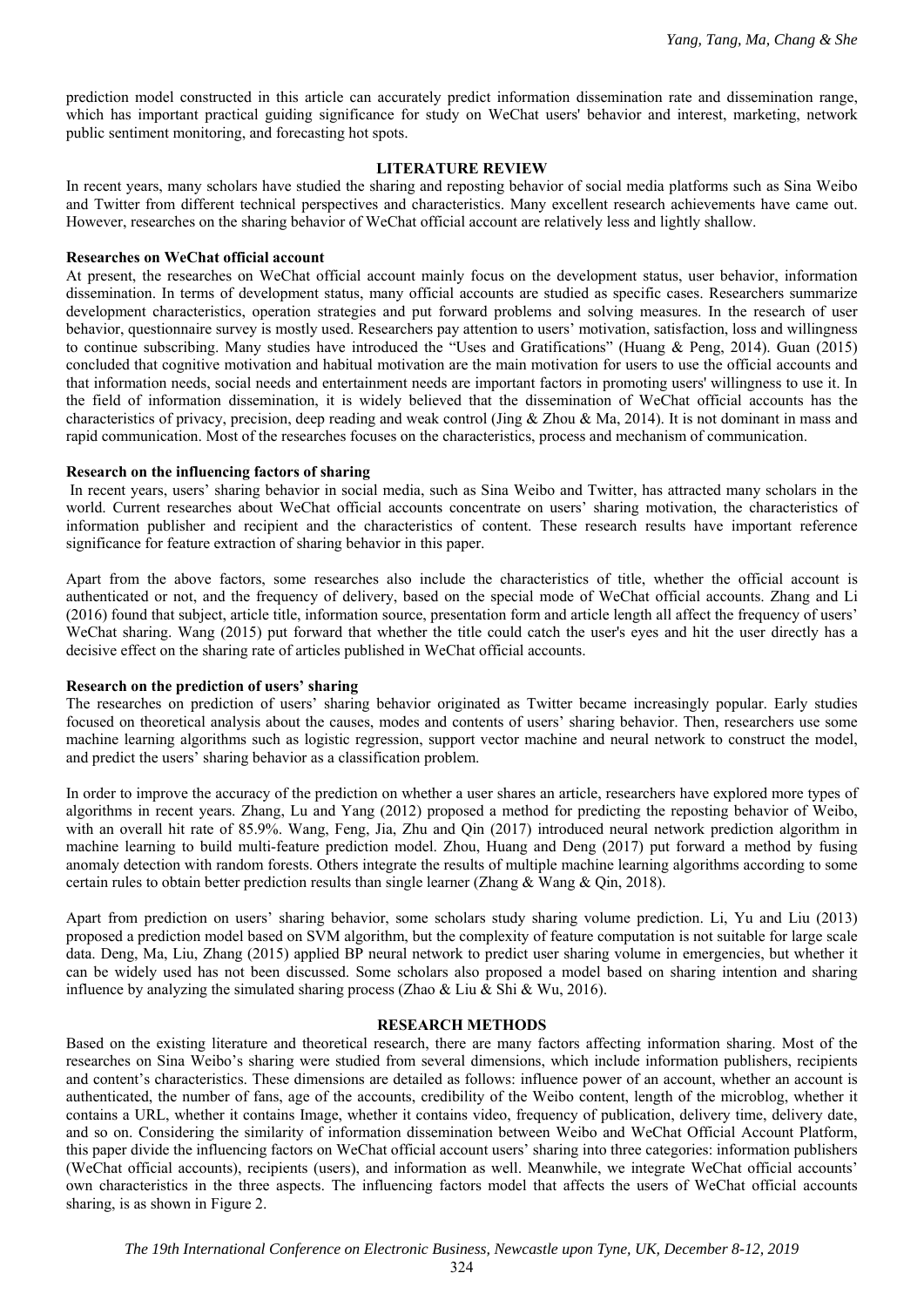

Figure 2: Three categories of the influence factors of sharing

# **Relevant technical methods**

In this paper, the basic methods of logistic regression and support vector machine are used to quantitatively study the influencing factors of WeChat users' sharing. Logistic regression model is used in studying the relationship between independent variables (official accounts' characteristics, users' characteristics and characteristics of information) and dependent variables (sharing) because the dependent variables selected in this paper are categorized variables, and independent variables have both continuous variables and categorized variables. In the process of predictive sharing, this paper classifies the research problem into a typical binary classification problem. Support vector machine algorithm is selected to construct sharing prediction model.

# **Relevant data analysis methods**

In the process of data analysis in this paper, most of the work is on data preparation because the adequacy of data processing greatly affects the effect of the model. The data analysis in this paper involves data cleaning, correlation analysis, regression analysis, model training and model checking. The whole data analysis method is shown in the Figure 3.



Figure 3: Data analysis method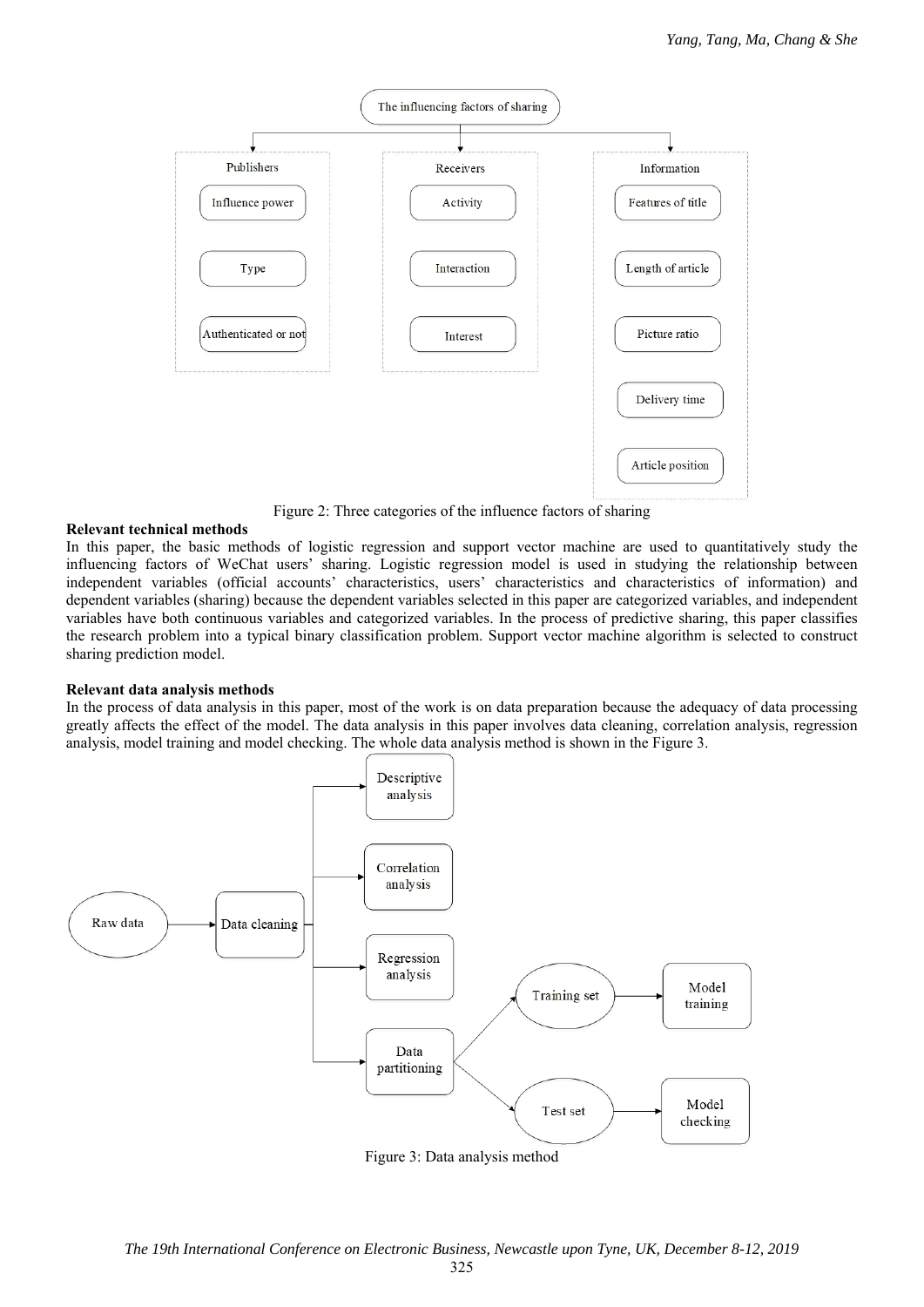# **DATA COLLECTION AND DESCRIPTION**

# **Data Collection**

With the help of Beijing Sootoo Internet Technology Company Limited who operates more than 100 WeChat official accounts, this paper selected 21 WeChat official accounts, the number of whose fans ranges from 100 thousand to 1 million and whose types include entertainment, emotion, adoration, fashion, health, finance, etc. These platforms' real operation data have been collected, including the identity number of accounts, the number of fans, article titles, article content, delivery time, article position, reading amount, sharing amount and other basic information. Partial data structure is shown in Table 1. This paper collected data from July 1, 2018 to December 31, 2018. During this period, the 21 official accounts published 13,000 articles, with a total reading quantity of 114 million and a total sharing quantity of 3.07 million. The number of fans, reading quantity, sharing quantity of the 21 official accounts are shown in Table 2. Table 1: Partial data structure of published articles

|                 | Table 1: Partial data structure of published articles |                                                                                            |           |         |        |          |  |  |
|-----------------|-------------------------------------------------------|--------------------------------------------------------------------------------------------|-----------|---------|--------|----------|--|--|
| Account ID      | Delivery                                              | Title                                                                                      | Fans      | Reading | Liking |          |  |  |
|                 | time                                                  |                                                                                            | amount    | amount  | amount | $\cdots$ |  |  |
| gh f0692ac72534 | 2018/07/01<br>17:16                                   | The cat keeper is not a good keeper who doesn't<br>allow cats enter air-conditioned rooms. | 535,652   | 41,502  | 759    | $\cdots$ |  |  |
| gh f0692ac72534 | 2018/07/01<br>17:16                                   | What else is it that you cats take as a<br>Speak out.<br>bed?                              | 432,613   | 13,936  | 565    | $\cdots$ |  |  |
| gh 87e04a3d2aea | 2018/07/01<br>18:09                                   | It is my greatest freedom to choose not to marry.                                          | 1,236,047 | 34,133  | 353    | $\cdots$ |  |  |

#### Table 2: Basic information Statistics of 21 WeChat official accounts

| Account name                         | Follower amount | Article amount | Reading amount | Sharing amount |
|--------------------------------------|-----------------|----------------|----------------|----------------|
| Movie Heaven                         | 1,266,259       | 550            | 20,285         | 187            |
| <b>Creative Agency</b>               | 1,235,968       | 829            | 19,008         | 448            |
| <b>Sales Tactics</b>                 | 1,113,732       | 656            | 10,167         | 504            |
| Human Resources<br>Management        | 1,095,755       | 853            | 9,202          | 459            |
| Immortal Guo                         | 1,074,336       | 807            | 11,338         | 133            |
| Mood Signature                       | 1,010,434       | 823            | 14,316         | 263            |
| Encyclopedia of<br>Health Fashion    | 652,339         | 617            | 10,621         | 683            |
| Daily Yoga                           | 604,659         | 929            | 8,209          | 175            |
| Cat is coming                        | 551,101         | 900            | 16,082         | 274            |
| <b>Short Novel</b>                   | 485,049         | 392            | 7,989          | 162            |
| New Ideas                            | 406,711         | 743            | 5,351          | 266            |
| Constellations and<br>Love Situation | 402,065         | 606            | 7,821          | 69             |
| Business personnel                   | 384,785         | 652            | 2,851          | 126            |
| Sales & Market                       | 321,449         | 430            | 1,204          | 49             |
| <b>Selected Moments</b>              | 317,430         | 754            | 1,857          | 76             |
| An English Song<br>Every Day         | 278,463         | 731            | 4,308          | 212            |
| <b>Financial Reference</b>           | 230,886         | 275            | 3,860          | 67             |
| Loving Fashion                       | 229,717         | 328            | 3,521          | 35             |
| <b>Head News</b>                     | 204,020         | 600            | 1,451          | 69             |
| <b>Beautiful Trip</b>                | 160,231         | 358            | 1,566          | 60             |
| Music Valley                         | 147,939         | 365            | 2,113          | 46             |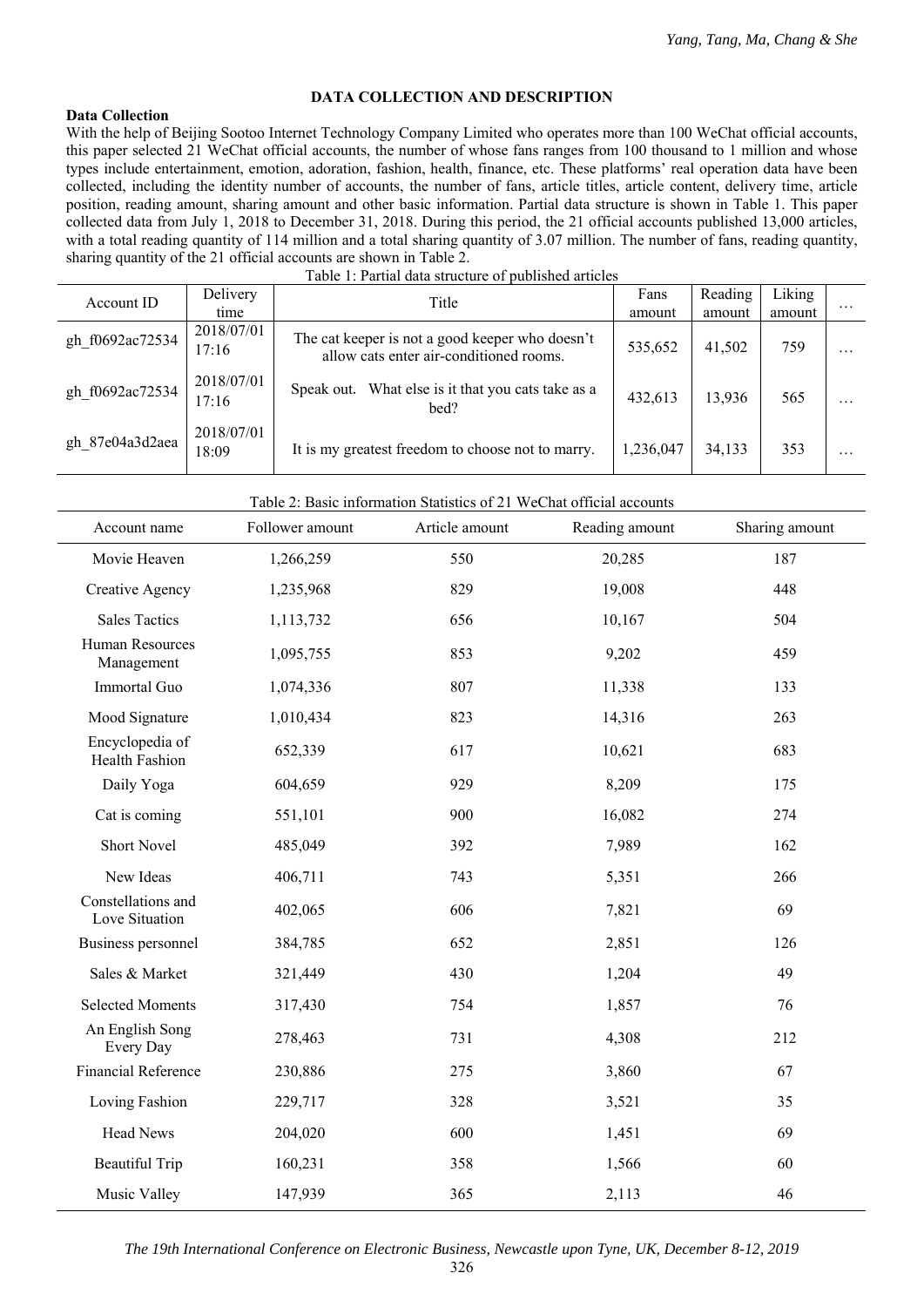# **Data preprocessing**

### *Data cleaning*

The first step of data preprocessing is to clean up the original data, including data verification, outlier processing, identification processing of invalid samples and missing value processing. Data preprocessing provides high-quality and convincing data for subsequent data analysis and is the basis of all data activities. Because of the long time, some articles have been deleted by operators after being published, which may lead to large deviations in reading, sharing and other data. Meanwhile, some missing data were found by data checking. After preprocess, the effective data, 10,857 WeChat articles, were finally obtained.

| Table 3: Statistics of data set                                                                                |            |        |           |  |  |
|----------------------------------------------------------------------------------------------------------------|------------|--------|-----------|--|--|
| The number of sharing<br>The number of accounts<br>The number of followers<br>The number of published articles |            |        |           |  |  |
|                                                                                                                | 12.173.328 | 10,857 | 2,543,396 |  |  |

# *Descriptive analysis*

In the dimension of official account, the data obtained are analyzed and the information table of official accounts is formed. The table contains information collected by 21 official accounts from July 1, 2018 to December 31, 2018. According to the theme of the account, it can be divided into four categories: entertainment, emotion, life and sports and work information. Relevant descriptions are shown as follows.

| Category         | Account name                                                          | The number of accounts | Average number of followers |  |
|------------------|-----------------------------------------------------------------------|------------------------|-----------------------------|--|
|                  | Movie Heaven                                                          |                        |                             |  |
|                  | Creative Agency                                                       |                        |                             |  |
| Entertainment    | <b>Short Novel</b>                                                    | 5                      | 716,634                     |  |
|                  | <b>Selected Moments</b>                                               |                        |                             |  |
|                  | An English Song Every Day                                             |                        |                             |  |
|                  | Immortal Guo                                                          |                        |                             |  |
|                  | New Ideas                                                             |                        |                             |  |
| Emotion          | Mood Signature                                                        | 5                      | 608,297                     |  |
|                  | Constellations and Love<br>Situation                                  |                        |                             |  |
|                  | Music Valley                                                          |                        |                             |  |
|                  | Encyclopedia of Health<br>Fashion                                     |                        |                             |  |
|                  | Daily Yoga                                                            |                        | 439,609                     |  |
| Life and Sports  | Cat is coming                                                         | 5                      |                             |  |
|                  | Loving Fashion                                                        |                        |                             |  |
|                  | <b>Beautiful Trip</b>                                                 |                        |                             |  |
|                  | <b>Sales Tactics</b>                                                  |                        |                             |  |
| Work Information | Business personnel<br>Human Resources<br>Management<br>Sales & Market | 6                      | 558,438                     |  |
|                  | Financial Reference                                                   |                        |                             |  |
|                  | <b>Head News</b>                                                      |                        |                             |  |

| (a) Entertainment |         |         |          |                    |  |  |
|-------------------|---------|---------|----------|--------------------|--|--|
| Entertainment     | Minimum | Maximum | Mean     | Standard deviation |  |  |
| read              | 19      | 181022  | 11478.12 | 15379.368          |  |  |
| like              |         | 3403    | 17.25    | 216.903            |  |  |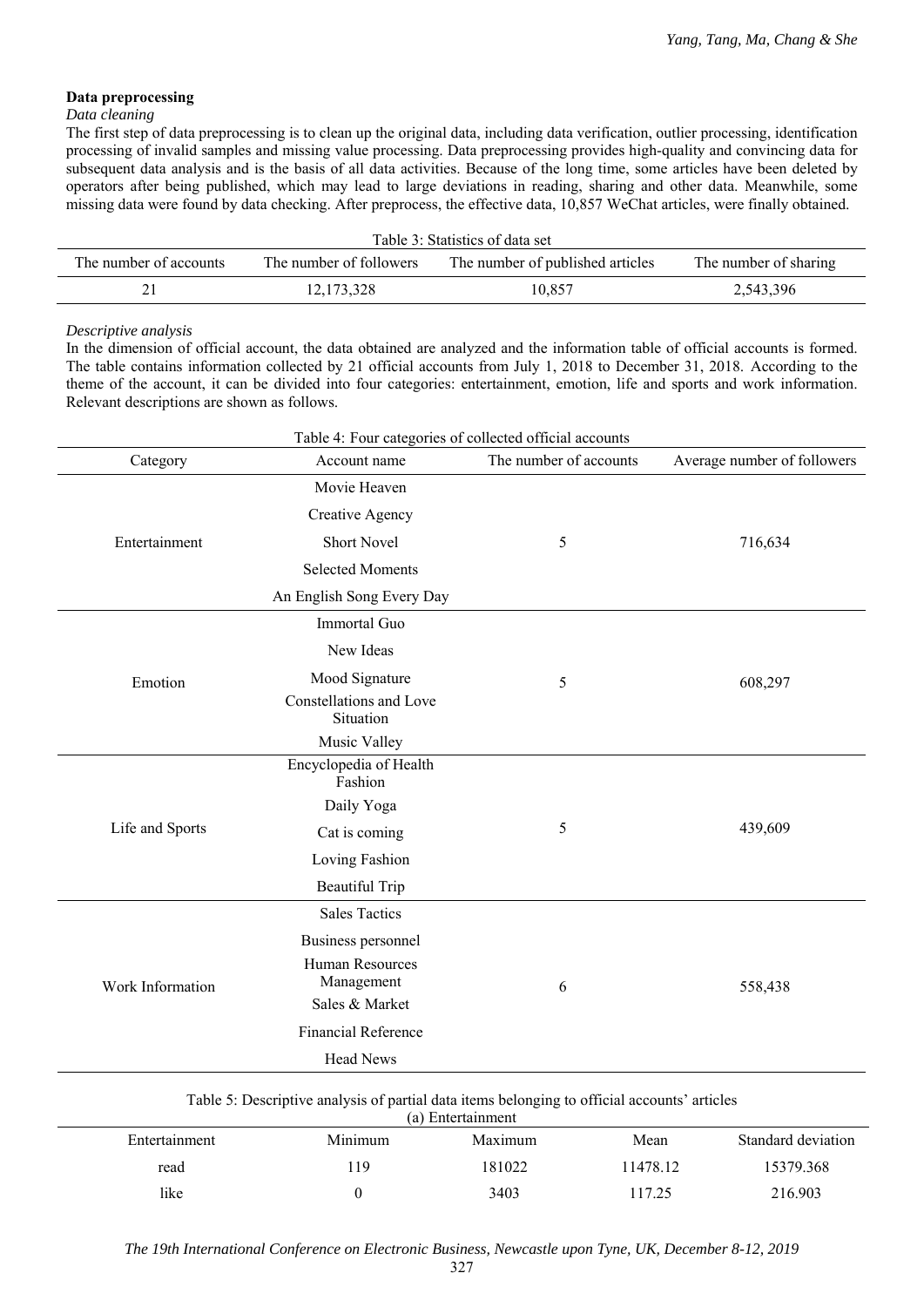| comment          | $\boldsymbol{0}$ | 936                  | 22.30    | 41.598             |
|------------------|------------------|----------------------|----------|--------------------|
| add to favor     | $\boldsymbol{0}$ | 1790                 | 56.74    | 101.040            |
| sharing          | $\boldsymbol{0}$ | 10698                | 245.55   | 540.003            |
| ${\bf N}$        |                  |                      |          | 2847               |
|                  |                  | (b) Emotion          |          |                    |
| Emotion          | Minimum          | Maximum              | Mean     | Standard deviation |
| read             | 474              | 100626               | 9151.07  | 9288.599           |
| like             | $\boldsymbol{0}$ | 1150                 | 47.39    | 76.182             |
| comment          | $\theta$         | 1066                 | 16.70    | 33.461             |
| add to favor     | $\boldsymbol{0}$ | 1223                 | 35.94    | 68.698             |
| sharing          | $\boldsymbol{0}$ | 3685                 | 159.29   | 297.452            |
|                  |                  |                      |          | 2948               |
| ${\bf N}$        |                  |                      |          |                    |
|                  |                  | (c) Life and Sports  |          |                    |
| Life and Sports  | Minimum          | Maximum              | Mean     | Standard deviation |
| read             | 112              | 122249               | 10234.50 | 9649.130           |
| like             | $\boldsymbol{0}$ | 2906                 | 229.58   | 316.696            |
| comment          | $\theta$         | 1001                 | 30.86    | 60.216             |
| add to favor     | $\theta$         | 2317                 | 79.75    | 158.043            |
| sharing          | $\boldsymbol{0}$ | 8040                 | 260.25   | 508.324            |
| ${\bf N}$        |                  |                      |          | 2590               |
|                  |                  | (d) Work Information |          |                    |
| Work Information | Minimum          | Maximum              | Mean     | Standard deviation |
| read             | 65               | 218070               | 5942.90  | 9142.689           |
| like             | $\boldsymbol{0}$ | 1054                 | 23.92    | 51.623             |
| comment          | $\theta$         | 127                  | 5.00     | 9.432              |
| add to favor     | $\boldsymbol{0}$ | 3675                 | 85.38    | 191.146            |
| sharing          | $\boldsymbol{0}$ | 13181                | 283.44   | 581.124            |
| $\mathbf N$      |                  |                      |          | 2472               |
|                  |                  |                      |          |                    |

*Annotation*: "read", "like", "comment", "add\_to\_favor", "sharing" represent reading amount, praising amount, comment amount, the number of adding article to favorites, and sharing amount respectively.

#### **Sample recognition**

The follower amount of different official accounts varies greatly, and the reading amount of published articles varies greatly. The sharing amount is limited by the reading amount. Therefore, articles with a large reading amount are more likely to have a large sharing amount.

This paper studies the sharing amount based on the reading amount and defines it as sharing rate. The calculation formula is shown in formula (1).

$$
sharing\_rate_j = \frac{sharing_j}{reading_j} \tag{1}
$$

In this formula,  $j$  denotes the No.  $j$  article.  $sharing\_rate_j$  is the sharing amount of the No.  $j$  article.  $reading_j$  is the reading amount of the the No. *j* article. The scatter plot of sharing rate in the whole data range is shown in Figure 4. It can be seen that there are abnormal values, which may lead to great contingency and externality. Therefore, it is necessary to eliminate abnormal data in this study.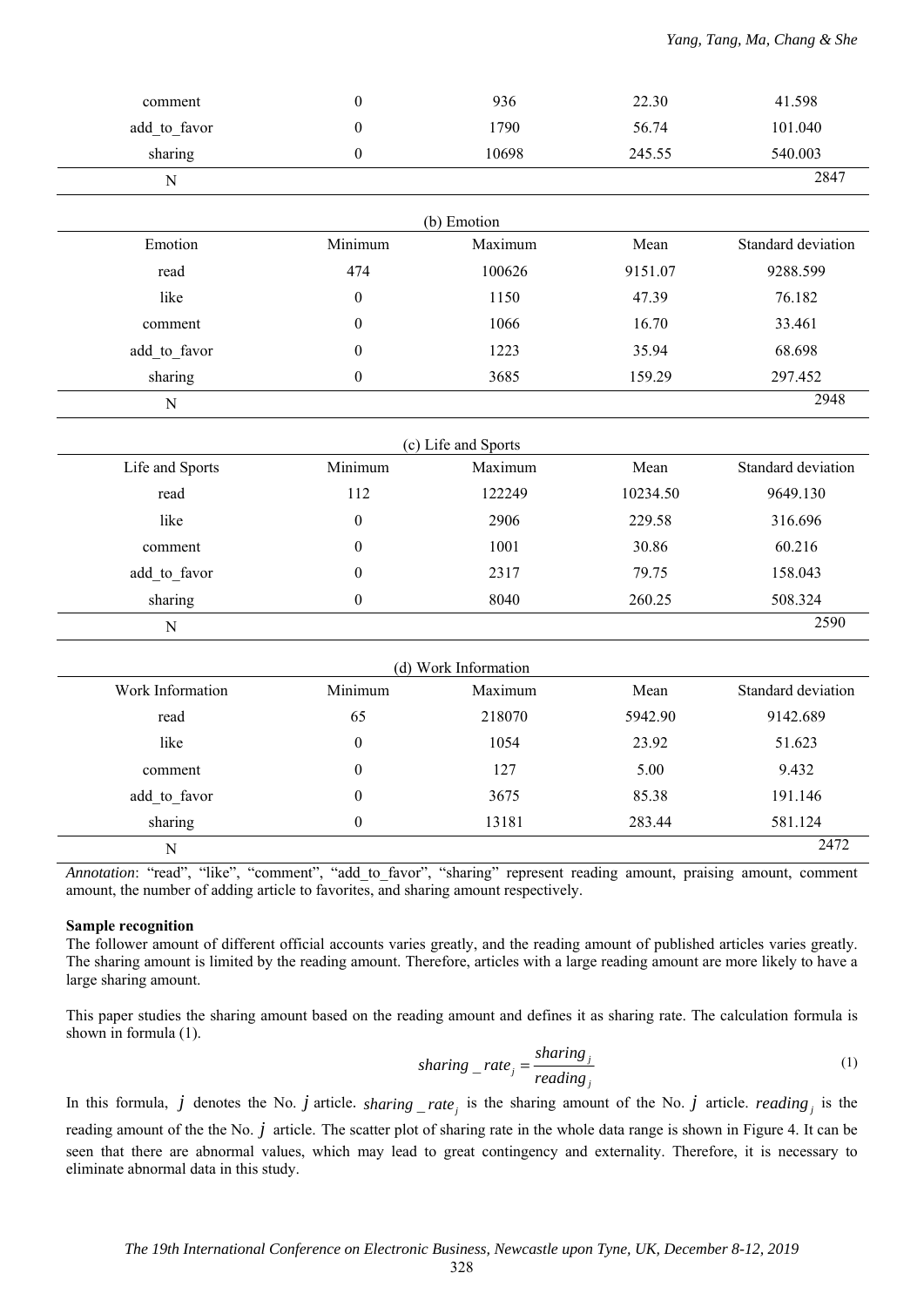

Figure 4: The scatter plot of sharing rate

The basic statistics of sharing rate after excluding outliers are shown in Table 6.

| Table 6: Basic statistics of sharing rate |                    |    |                 |  |  |  |
|-------------------------------------------|--------------------|----|-----------------|--|--|--|
| Sharing rate                              | Mean               |    | .0261025232262  |  |  |  |
|                                           | Standard deviation |    | .02476798269887 |  |  |  |
|                                           | Minimum            |    | $0E-11$         |  |  |  |
|                                           | Maximum            |    | .19324090121    |  |  |  |
|                                           | Percentile         | 25 | .0066921282412  |  |  |  |
|                                           |                    | 50 | .0173247480017  |  |  |  |
|                                           |                    | 75 | .0395813515349  |  |  |  |
|                                           | N                  |    | 10854           |  |  |  |

It can be seen from Table 6 that the maximum sharing rate is 0.193, and the average sharing rate is 0.026. The upper quartile of the sharing rate is 0.0396. The above quartile can indicate the users' attitude to share to a certain degree. In order to calculate conveniently, the sharing rate of 4% or above is defined as high sharing, and the sharing rate below 4% is defined as low sharing. According to this definition, of the total 10,854 articles, 2,676 (25%) articles were high sharing, and 8,178 (75%) were low sharing.

# **ANALYSIS ON FACTORS AFFECTING SHARING ARTICLES**

# **Characteristics of publisher**

# *Official accounts' influence*

The WeChat official accounts with larger reading amount have larger influence. Therefore, this paper considers five indicators, including follower amount, average reading amount, the largest reading amount, average sharing amount and the largest sharing amount. The WeChat official accounts' influence is calculated by different weights.

According to the entropy method, the weights are shown in Table 7.

| Table 7: Weight of impact indicators |        |  |  |  |
|--------------------------------------|--------|--|--|--|
| Indicator                            | Weight |  |  |  |
| Follower amount                      | 0.1709 |  |  |  |
| Average reading amount               | 0.1867 |  |  |  |
| The largest reading amount           | 0.2016 |  |  |  |
| Average sharing amount               | 0.2126 |  |  |  |
| The largest sharing amount           | 0.2282 |  |  |  |

It can be seen from Table 7 that average sharing amount and the largest sharing amount have the largest weighting value of the influence score.

*Type of official accounts*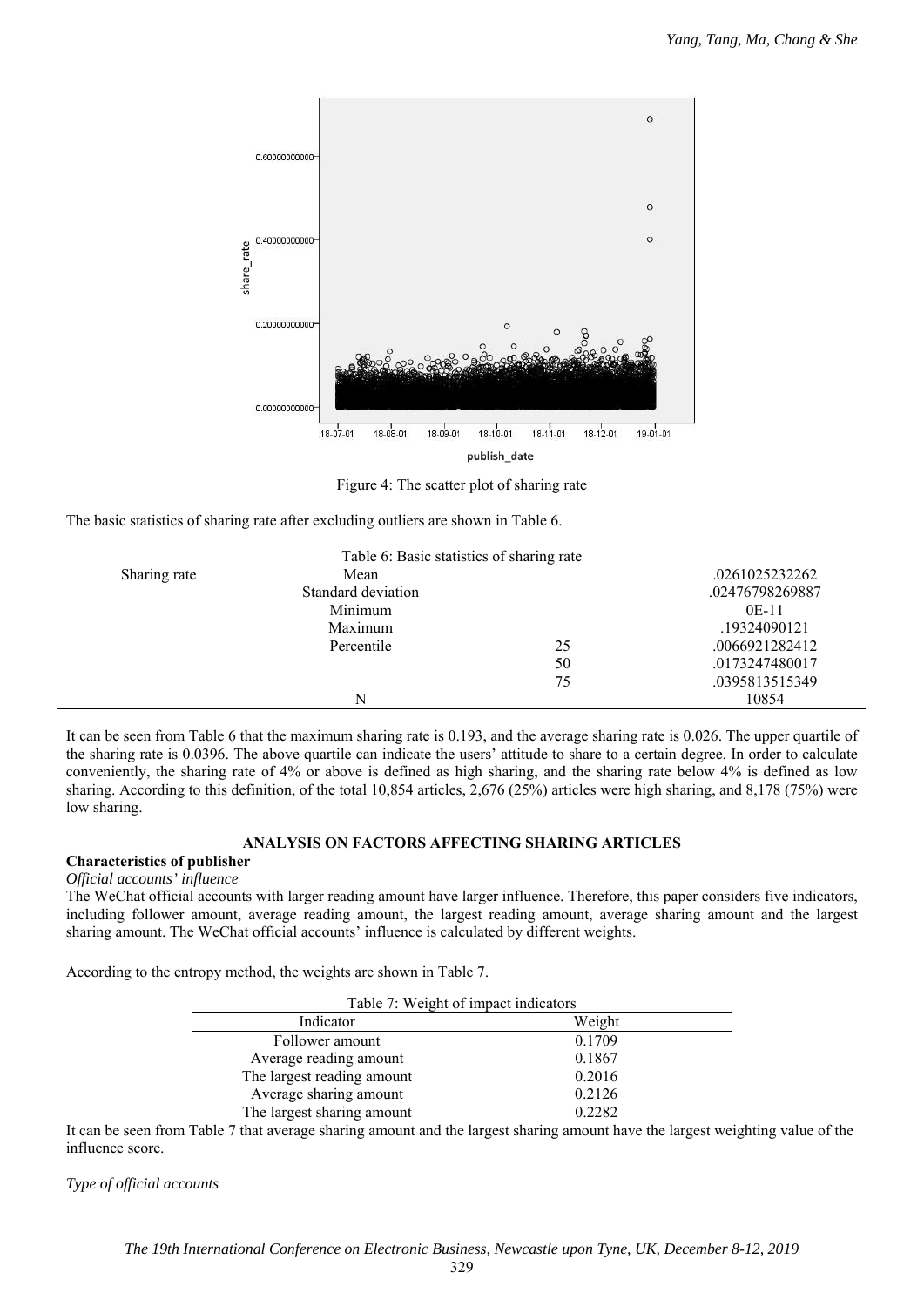This paper considers that the type of official account (wx\_type) has an impact on user's sharing behavior. The accounts of entertainment, emotion, life, sports and work information are marked as 1, 2, 3 and 4 respectively. The relationship between the four types and sharing rate is shown in Figure 5.



Figure 5: Relationship between account type and sharing rate

# *Authenticated or not?*

This paper considers that whether it is authenticated (wx\_certified) is another factor affecting sharing. If authenticated, wx certified  $= 1$ , whereas wx certified  $= 0$ . Table 8 is a basic description of unauthorized and authenticated account articles' sharing rates.

Table 8: A basic description of unauthorized and authenticated articles

|            | wx certified |      | percentage | average | standard deviation |
|------------|--------------|------|------------|---------|--------------------|
| share rate |              | 2522 | 23%        | 0.02704 | 0.02451            |
|            |              | 8332 | 77%        | 0.02582 | 0.02484            |

# **Characteristics of recipient**

We define the user of the WeChat official account as the recipient. Researches have shown that the higher the recipient's activity and the stronger interaction lead to the stronger willingness of sharing. From the perspective of recipient, the degree of interaction between recipient and publisher is expressed as recipient's commenting, sharing, liking, and adding to favorites.

# **Characteristics of Information**

# *Title expression*

This article divides the title into three types according to different ways of expression: direct (title type=1); rhetorical (title\_type=2); exaggerated (title\_type=3) and incomplete type of words (title\_type=4). Different categories are independent of each other. Table 9 compares the average sharing rates of titles expressed in different ways. It can be seen that direct and exaggerated titles account for more, and average sharing rates of these two types are relatively high, but the overall difference is not significant.

|            | Table 9: Descriptive Statistics of Title Expressions |      |            |         |                    |  |
|------------|------------------------------------------------------|------|------------|---------|--------------------|--|
|            | title type                                           | N    | percentage | average | standard deviation |  |
| share rate |                                                      | 4315 | 39.8%      | 0.0281  | 0.0258             |  |
|            |                                                      | 2214 | $20.4\%$   | 0.0217  | 0.0216             |  |
|            |                                                      | 3794 | 35.0%      | 0.0271  | 0.0255             |  |
|            | 4                                                    | 531  | 4.9%       | 0.0208  | 0.0199             |  |

# *Picture proportion*

The article is divided into three types: text-based (img\_ratio=1), half-image-based (img\_ratio=2), and image-based (img\_ratio=3) according to the proportion of pictures from small to large. Table 10 shows the proportion of three types of articles and their sharing rates.

| Table 10: Descriptive Statistics of Picture Proportion |           |      |            |         |                    |
|--------------------------------------------------------|-----------|------|------------|---------|--------------------|
|                                                        | img ratio |      | percentage | average | standard deviation |
| share rate                                             |           | .750 | $16.1\%$   | 0.0356  | 0.0277             |
|                                                        |           | 6345 | 58.5%      | 0.0264  | 0.0249             |
|                                                        |           | 2759 | $25.4\%$   | 0.0195  | 0.0201             |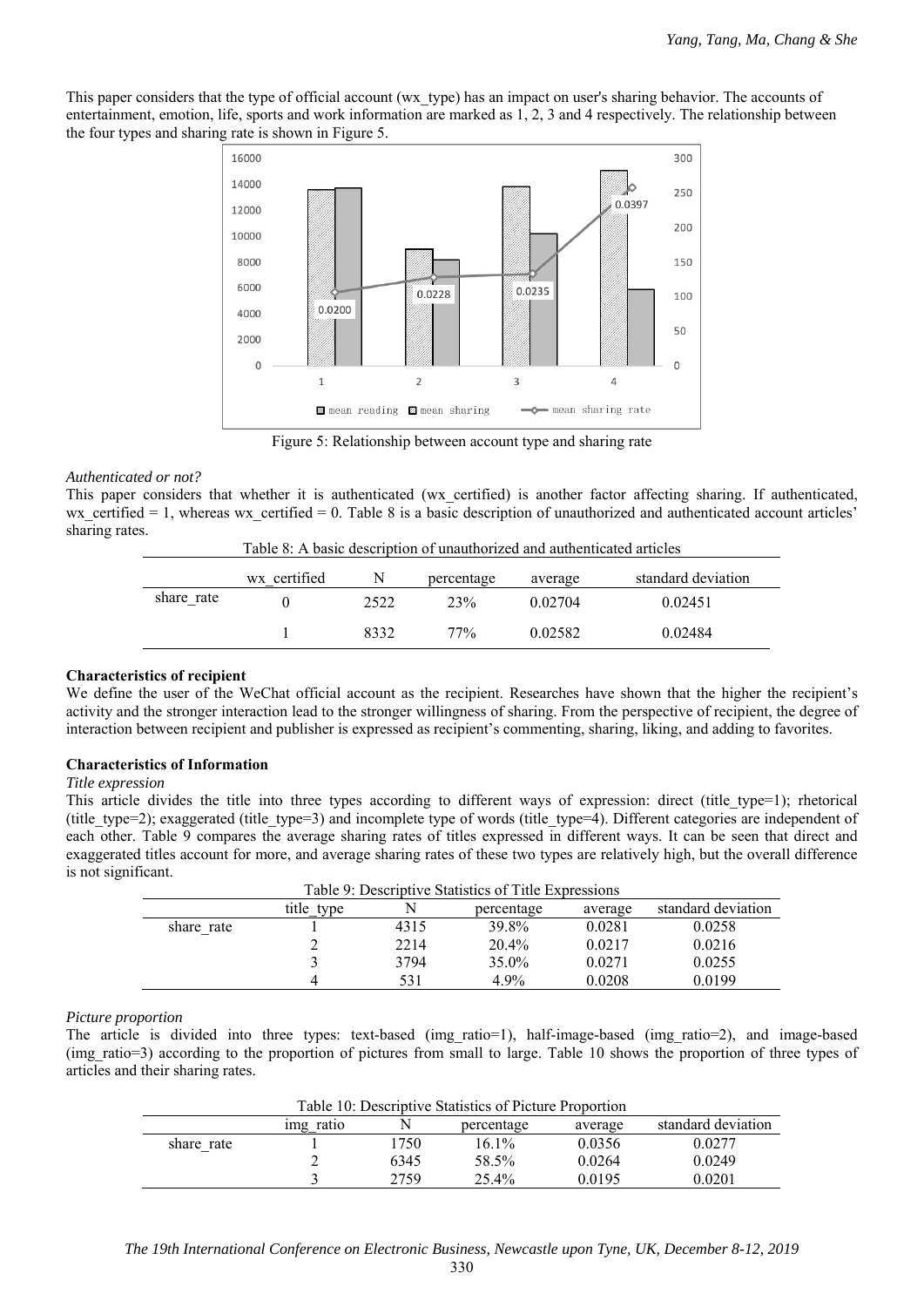From Table 10, we can see that most of the articles are in the form of half picture and half text, which is also the current popular arrangement mode. However, the higher proportion of pictures may lead to the lower average sharing rate.

#### *Article length*

In this paper, 0-500 words are defined as short text (text words=1), users can read the text in one minute; 500-4000 words are medium text (text words=2), users can read in less than 10 minutes; more than 4000 words are long text (text words=3), users need to spend a long time for reading. The sharing rate data should be shown in Table 11.

|            | Table 11: Descriptive Statistics of Article Length |      |            |         |                    |
|------------|----------------------------------------------------|------|------------|---------|--------------------|
|            | text words                                         |      | percentage | average | standard deviation |
| share rate |                                                    | 2111 | $19.4\%$   | 0.0176  | 0.0196             |
|            |                                                    | 7293 | 67.2%      | 0.0272  | 0.0247             |
|            |                                                    | 450  | $13.4\%$   | 0.0330  | 0.0282             |

Table 11 shows that 500-4000-word medium-long text articles take up the majority, while the short and long text forms are relatively few, which is consistent with the reading habits of users.

### *Delivery time*

Unlike other online social platforms, Wechat official account is designed to cultivate readers' reading habits. Generally, the delivery time is fixed in a day. Because of the different schedules of users from Monday to Sunday, there may be great differences in reading behavior, which may lead to fewer reading opportunities on Monday to Friday weekdays, and more on weekends. That is to say, the sharing rate in different days of a week is likely to be different. Therefore, it is worth exploring the effect of publishing date. Monday to Sunday are represented with 1-7, and the number of articles and sharing rate in a week are shown in Figure 6.



Figure 6: Number and sharing rate distribution of articles on different date

The picture shows that official accounts are mainly delivered on Monday and Sunday. Average sharing rate on Friday is the lowest in a week.

#### *Article's position*

Each official account can only deliver a message once a day. Each delivery is limited to six items. The first one is called "headline". Headline is not only at the top of delivery, but its card display enlarges the cover image, making it more attractive. Therefore, the reading and sharing amount of headline is generally higher than the others. Therefore, this paper regards article's location as one of the factors affecting user's sharing behavior. The integer 1-6 is used to represent the position order of the article in the current delivery. Fig. 7 is a scatter plot of the delivery position and sharing rate.



Figure 7: The scatter plot of delivery position and sharing rate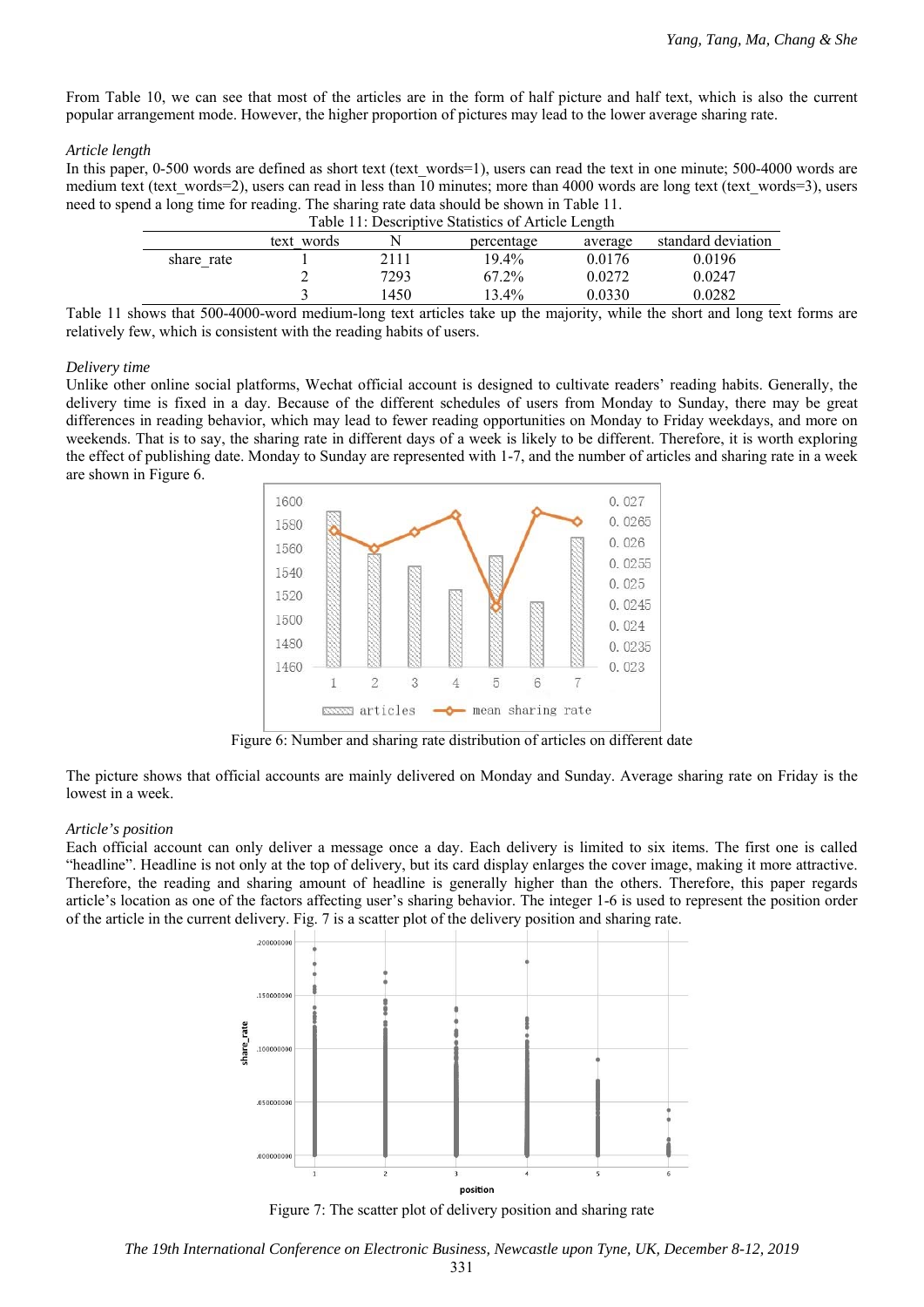From Figure 7, it can be seen that the sharing rate decreases step by step as the delivery position moves backward, that is, the lower delivery position is, the lower sharing rate is.

# **Logistic regression analysis of influencing factors**

This paper studies the influencing factors of WeChat articles' sharing, so the article sharing is set as the interpreted variable. According to what mentioned before, the interpreted variable is defined as the second categorical variable: high sharing (Share=1, sharing rate  $> = 4\%$ ) and low sharing (Share=0, sharing rate  $\lt 4\%$ ), so the article sharing problem is transformed into a typical two-class problem, and this paper considers to use logistic regression model to establish the relationship between sharing and influencing factors. According to the above analysis, the influencing factors are summarized as shown in Table 12.

| Table 12. Summary of influencing factors on sharing |          |                                 |                                                                                                                |  |  |  |  |
|-----------------------------------------------------|----------|---------------------------------|----------------------------------------------------------------------------------------------------------------|--|--|--|--|
|                                                     | Variable | Description                     | Source/Range of Value                                                                                          |  |  |  |  |
|                                                     | $X_1$    | Influence power of account      | Weighted Number of Fans, Articles,<br>Readers and Sharers                                                      |  |  |  |  |
| Features of publishers                              | $X_{2}$  | Account type                    | Entertainment=1, Emotion=2, Life and<br>Sports=3, Work Information=4                                           |  |  |  |  |
|                                                     | $X_3$    | Whether is authenticated or not | $Yes=1, No=0$                                                                                                  |  |  |  |  |
| Features of recipients                              | $X_4$    | Interaction status              | Mean amount of Comments, Sharing,<br>Liking and Collecting                                                     |  |  |  |  |
| Features of information                             | $X_{5}$  | Style of title                  | Direct=1, Rhetorical=2, Exaggerated=3,<br>Unfinished=4                                                         |  |  |  |  |
|                                                     | $X_{6}$  | Picture ratio                   | Text-based=1, Half picture and half<br>$text=2$ , picture-base=3                                               |  |  |  |  |
|                                                     | $X_{7}$  | The length of article           | 0-500 words, short article=1; 500-4000<br>words, medium-length article=2; more<br>than 4000, long article= $3$ |  |  |  |  |
|                                                     | $X_{8}$  | Delivery time                   | The time when article is published                                                                             |  |  |  |  |
|                                                     | $X_{9}$  | Delivery data                   | Mon.=1, Tue.=2, Wed.=3, Thu.=4, Fir.=5,<br>Sat.=6, Sun.=7                                                      |  |  |  |  |
|                                                     | $X_{10}$ | Article position                | The first=1, the second=2, the third=3, the<br>fourth=4, the fifth=5, the sixth=6, the<br>seventh=7            |  |  |  |  |

# Table 12: Summary of influencing factors on sharing

#### *Collinear Diagnosis*

Before performing logistic regression analysis on the data, a multi-collinearity test is first performed on the selected influencing factors. It can be directly judged according to the correlation coefficient between independent variables. When the correlation coefficient approaches 1, it means there is a strong correlation. Pearson correlation coefficient of sharing factors are shown in Table 13 by using SPSS software.

|          | Table 13: Correlation coefficient of explanatory variable |         |         |         |         |         |         |         |              |          |
|----------|-----------------------------------------------------------|---------|---------|---------|---------|---------|---------|---------|--------------|----------|
|          | $X_1$                                                     | $X_{2}$ | $X_3$   | $X_4$   | $X_5$   | $X_{6}$ | $X_{7}$ | $X_{8}$ | $X_{9}$      | $X_{10}$ |
| $X_1$    | $\mathbf{1}$                                              |         |         |         |         |         |         |         |              |          |
| $X_{2}$  | $-0.01$                                                   | 1       |         |         |         |         |         |         |              |          |
| $X_3$    | 0.42                                                      | $-0.01$ | 1       |         |         |         |         |         |              |          |
| $X_4$    | 0.50                                                      | $-0.12$ | 0.31    |         |         |         |         |         |              |          |
| $X_5$    | 0.01                                                      | 0.04    | 0.00    | 0.04    | 1       |         |         |         |              |          |
| $X_{6}$  | 0.09                                                      | $-0.29$ | 0.17    | 0.11    | 0.20    |         |         |         |              |          |
| $X_7$    | $-0.16$                                                   | 0.19    | $-0.16$ | $-0.09$ | $-0.14$ | $-0.62$ | 1       |         |              |          |
| $X_{8}$  | $-0.26$                                                   | $-0.07$ | $-0.02$ | $-0.18$ | $-0.12$ | $-0.12$ | 0.08    |         |              |          |
| $X_{9}$  | 0.00                                                      | 0.00    | 0.00    | 0.01    | $-0.01$ | 0.00    | $-0.01$ | 0.05    | $\mathbf{1}$ |          |
| $X_{10}$ | 0.23                                                      | 0.00    | 0.21    | $-0.36$ | $-0.01$ | 0.19    | $-0.27$ | $-0.04$ | $-0.02$      | 1        |

332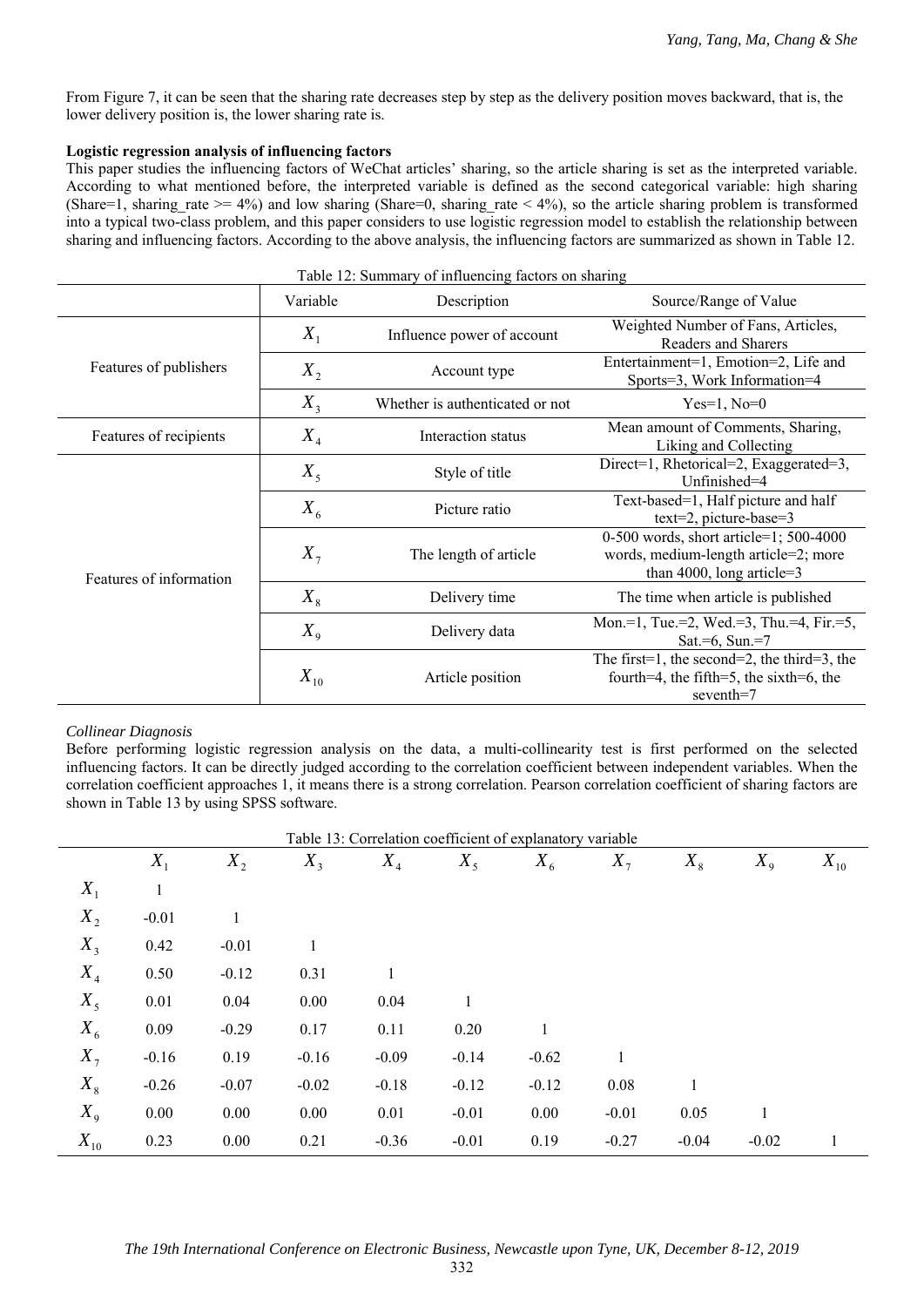The absolute value of correlation coefficient between most variables is small, but the correlation coefficient between the image ratio and the length of the article reaches -0.62. Therefore, the multicollinearity test is continued by using the tolerance (TOL) and variance expansion factor (VIF) indicators. The value is defined as:

$$
TOL_{(j)} = 1 - R_j^2 \ (j = 1, 2, ..., m)
$$
 (2)

Among them,  $R_i$  is the correlation coefficient between the independent variable and other m-1 independent variables. If there is serious collinearity, that is  $R_j \approx 1$ , there is  $TOL_{(j)} \approx 0$ . Generally speaking, a tolerance of less than 0.2 can be considered as a sign of the existence of multiple collinearity. The variance expansion factor is the reciprocal of the allowable value. Normally, when VIF  $\geq$  5, it can be considered that there is collinearity between the independent variables. The collinearity statistics of independent variables are shown in Table 14.

| Variable | Tolerance | Variance Expansion Factor |
|----------|-----------|---------------------------|
| $X_1$    | 0.514     | 1.946                     |
| $X_2$    | 0.877     | 1.14                      |
| $X_3$    | 0.742     | 1.348                     |
| $X_4$    | 0.454     | 2.204                     |
| $X_5$    | 0.939     | 1.064                     |
| $X_6$    | 0.547     | 1.83                      |
| $X_7$    | 0.579     | 1.728                     |
| $X_8$    | 0.996     | 1.004                     |
| $X_9$    | 0.887     | 1.127                     |
| $X_{10}$ | 0.552     | 1.81                      |

 $Table 14: Collinearity test.$ 

Since the tolerance of all variables is greater than 0.2, the variance expansion factor is less than 5, so there is basically no multicollinearity problem between the explanatory variables affecting the sharing, and all variables can be included in the regression model.

#### *Logistic regression model construction*

In this paper, 10 factors are extracted from the three dimensions of publisher's feature, recipient's and information's as explanatory variables, and the sharing is used as the dependent variable to construct the regression model. According to the previous analysis, the sharing is a binary categorization variable. When the value is 1, it is high sharing, and when it is 0, it is low. Therefore, this analysis of the factors affecting sharing is a discrete selection problem. Given independent variable  $X_1, X_2, \dots, X_n$ , if  $P(P \in [0,1])$  is the incidence of high sharing, then  $1-P$  is the incidence of low sharing. So the binary logistic regression model is defined as:

$$
Logit(P) = \ln \left[ \frac{P}{1 - P} \right] = \beta_0 + \beta_1 X_1 + ... + \beta_n X_n
$$
 (3)

In the formula,  $P/(1-P)$  is a ratio, that is, the probability of an event occurring to the probability of non-occurrence. This paper refers it to the ratio of incidence of high sharing and low sharing.  $\beta_0$  is a constant term,  $\beta_i$  represents the regression coefficient of each variable. When  $\beta_i$  is a positive value, it means each factor has a positive influence on sharing; when  $\beta_i$  is a negative value, it has a negative influence.

Through the operation it can be obtained:

$$
P = \frac{1}{1 + \exp[-(\beta_0 + \beta_1 X_1 + \beta_2 X_2 + \dots + \beta_m X_m)]}
$$
(4)

This is consistent with the sigmoid function, it also reflects the nonlinear relationship between the probability P and the dependent variable. Limited to 0.5, when P>0.5, it is classified as high sharing; otherwise classified as low sharing.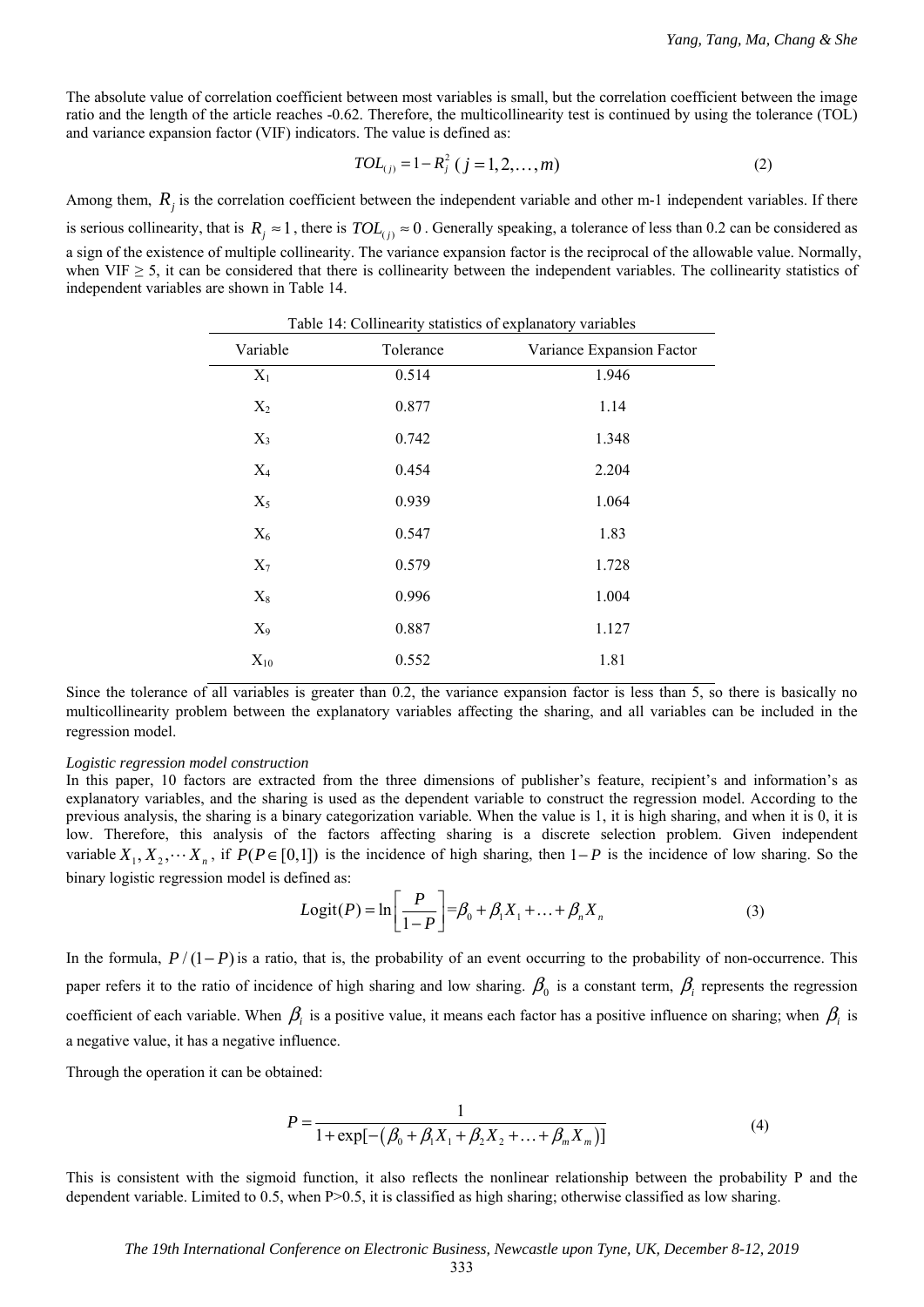### *Logistic regression model results analysis*

According to the established model, this paper uses SPSS 25.0 to realize the calculation of this model. Table 15 shows the overall fitting effect of this model, in which the chi-square ratio statistic is 2992.546 and P=0.000<0.05 meaning it reaches a significant level and indicating that at least one of these explanatory variables is a model pair. The correct percentage of the overall classification of this model is 74.8%, indicating that this regression model has higher accuracy.

| Table 15: Test of Logistic regression fitness |                                                         |       |       |       |  |  |  |
|-----------------------------------------------|---------------------------------------------------------|-------|-------|-------|--|--|--|
| Chi square                                    | Log likelihood<br>Nagelkerke $R^2$<br>Cox & Snell $R^2$ |       |       |       |  |  |  |
| 2992.546(0.000)                               | 10881.046                                               | 0.241 | 0.334 | 74.8% |  |  |  |

In this paper, the Backward LR method of logistic regression is used to estimate the model parameters, that is, all variables are entered into the regression equation, and then the independent is eliminated whose value of the p is maximum according to the probability value of the maximum likelihood estimation statistic. This process is repeated until remaining independent variables are significant. In the first step, all variables enter the regression test and the results are shown in Table 16.

In Table 16, B and Sig respectively represent the regression coefficient and the significance level, and Wald is used to test whether the independent variable has an influence on the dependent variable. The larger the Wald value is, the more significant the effect is. Exp(B) is an odds ratio (OR value), which indicates the change ratio of the event occurrence ratio caused by each unit of the independent variable when the other conditions are unchanged.

| Variable | $\, {\bf B}$ | S.E   | Wald     | df             | Sig   | Exp(B) |
|----------|--------------|-------|----------|----------------|-------|--------|
| $X_1$    | 0.285        | 0.011 | 719.272  | 1              | 0.000 | 0.752  |
| $X_{2}$  |              |       | 1152.752 | $\mathfrak{Z}$ | 0.000 |        |
| $X_3$    | 0.906        | 0.09  | 101.547  | $\mathbf{1}$   | 0.000 | 2.475  |
| $X_4$    | 2.697        | 0.078 | 1201.092 | $\mathbf{1}$   | 0.000 | 14.839 |
| $X_5$    |              |       | 84.17    | 3              | 0.000 |        |
| $X_{6}$  |              |       | 2.567    | $\overline{2}$ | 0.277 |        |
| $X_{7}$  |              |       | 52.682   | $\overline{2}$ | 0.000 |        |
| $X_{8}$  | 0.040        | 0.016 | 6.495    | $\mathbf{1}$   | 0.011 | 1.041  |
| $X_{9}$  | 0.002        | 0.012 | 0.024    | $\mathbf{1}$   | 0.876 | 1.002  |
| $X_{10}$ | $-0.326$     | 0.026 | 156.885  |                | 0.000 | 1.386  |
| Constant | $-3.443$     | 0.365 | 88.746   |                | 0.000 | 0.032  |

Except the independent variable picture ratio and delivery date, the other 8 variables have significant effects on the dependent variable (P<0.05). After 2 rounds of optimization test and screening, the final variable regression results are obtained, as shown in Table 17.

| Table 17: Logistic regression results of the optimized variables |                  |       |          |                |       |        |
|------------------------------------------------------------------|------------------|-------|----------|----------------|-------|--------|
| Variable                                                         | $\boldsymbol{B}$ | S.E   | Wald     | df             | Sig   | Exp(B) |
| $X_{1}$                                                          | 0.285            | 0.011 | 720.49   |                | 0.000 | 0.752  |
| $X_{2}$                                                          |                  |       | 1299.789 | 3              | 0.000 |        |
| $X_3$                                                            | 0.905            | 0.09  | 101.631  | 1              | 0.000 | 2.473  |
| $X_4$                                                            | 2.698            | 0.078 | 1202.788 |                | 0.000 | 14.854 |
| $X_5$                                                            |                  |       | 85.904   | 3              | 0.000 |        |
| $X_{7}$                                                          |                  |       | 99.977   | $\overline{2}$ | 0.000 |        |
| $X_{8}$                                                          | 0.040            | 0.016 | 6.4      | 1              | 0.011 | 1.041  |
| $X_{10}$                                                         | $-0.325$         | 0.026 | 156.143  |                | 0.000 | 1.384  |
| Constant                                                         | $-3.298$         | 0.353 | 87.137   |                | 0.000 | 0.037  |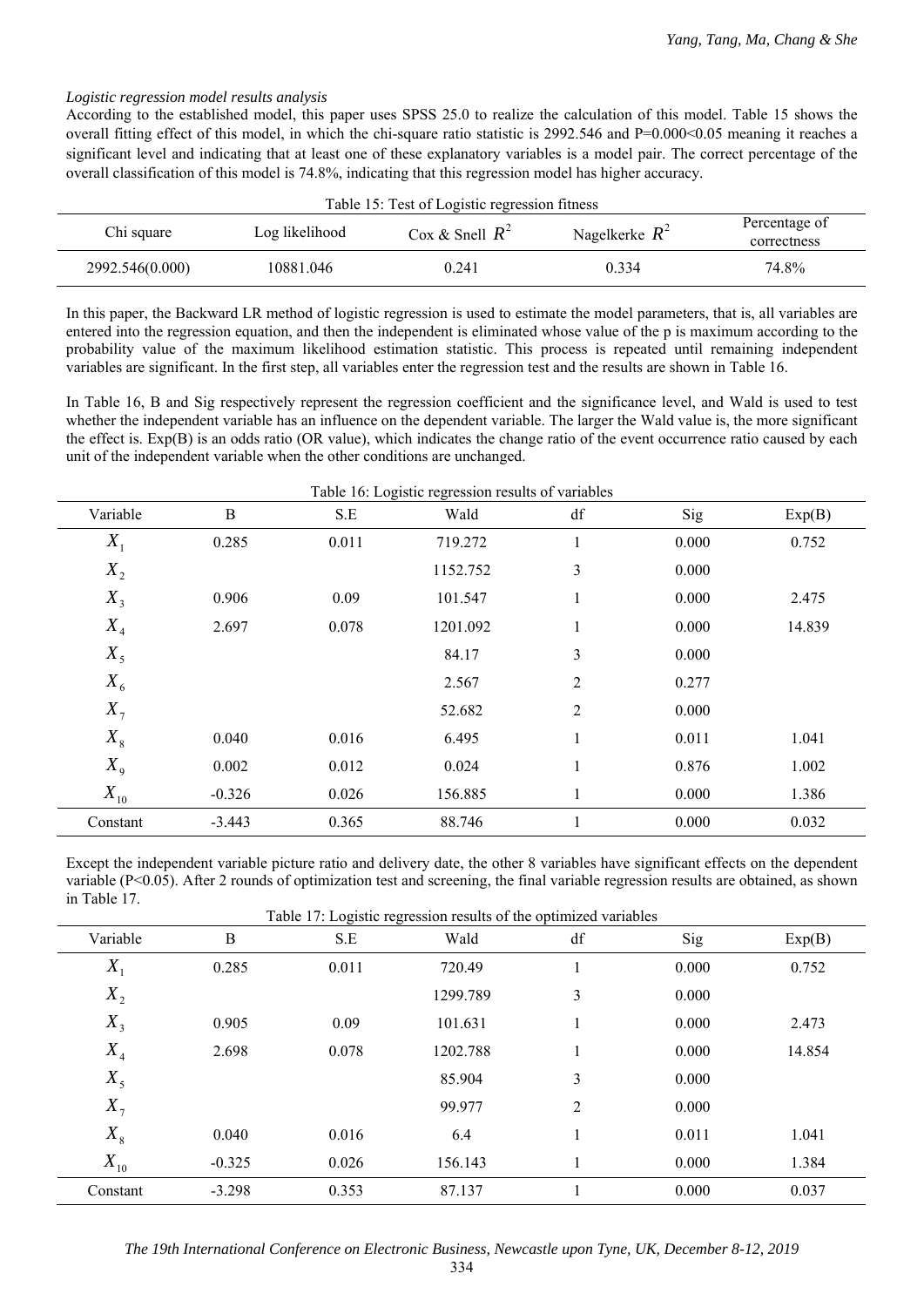After optimization test, we can know that type, authentication, user interaction degree, title expression, article length, delivery time and position are significant for sharing  $(P<0.05)$ .

The influencing factors can be summarized as follows from three aspects: characteristics of publisher, characteristics of recipient and characteristics of information.

#### (1) Characteristics of publisher

From the regression results, influencing power, account type and whether is authenticated have a significant impact on sharing behavior. Among them, influencing power has a positive impact on sharing rate (B=0.285). From the perspective of the OR value, sharing rate will increase by 0.752 times for each unit increase of official accounts' influence. It indicates that the greater influence of the official account have, the more easily shared.

An authenticated account's articles is easier to be shared than articles published by the unauthenticated. From  $EXP(B)=2.473$ , the sharing probability of an article belong to an authenticated account is 2.473 times than an unauthenticated account's.

Compared with work information one official account type, entertainment, emotion, life and sports have lower sharing influence. The possible reason is that WeChat has strong working attributes. Therefore, they express their work sympathy or acquire professional skills through sharing behavior.

#### (2) Characteristics of recipient

Table 5-12 shows that the regression coefficient of the "user interaction degree" variable is 2.698, indicating that user interaction has a significant positive impact on sharing. For each unit of user interaction, the sharing probability increases by 14.854 times. Therefore, cultivating user interaction is one of the channels that lead to high sharing.

#### (3) Characteristics of information

Parametric regression results show that only the title expression, article length, delivery time, and delivery position have a significant impact on sharing. Among them, the "direct" title is more likely to produce high sharing than other expressions.

For the length of the article, 500-4000 words are most likely to produce high sharing. It is the best for touching users that the article is moderately long, the text is between 500 and 4000 words, and the reading time is about 10 minutes.

The article's position has a negative influence on sharing. The lower delivery position, the worse sharing effect. The probability of high sharing decreases by 1.384 times with the article ratchets down another notch. This is related to the way operator arranges the content. The headline delivery display is more conspicuous, so the operator should put higher quality content.

The effect between image scale and sharing is not significant, which may be related to the way users read article. Unlike the short and fast reading mode of Weibo, WeChat articles are relatively long, and users pay more attention to the content.

### **SHARING PREDICTION MODEL AND EXPERIMENTAL ANALYSIS**

### **Prediction Model Construction**   *Logical Regression Model*

In this logistic regression analysis, the dependent variable Sharing is a dichotomous variable whose values are Sharing=1 and Sharing=0, representing high sharing and low sharing respectively. The independent variables that affect the value of Sharing are  $x_1, x_2, \ldots, x_m$ . The logistic regression model can be expressed as:

$$
f(x,\beta) = \frac{1}{1+e^{-(\beta_0+\beta_1x_1+\ldots+\beta_mx_m)}}
$$
(5)

In equation (5),  $\beta = (\beta_1, \beta_2, ..., \beta_m)$  is the parameter of this model, namely the regression coefficient. *x<sub>i</sub>* is the No. i eigenvalue of the record *x* , and *m* is the number of features. The logistic regression model is used to calculate the regression parameters: suppose the probability that an article is high sharing is  $f(x, \beta)$ ; then get the probability that the text is low sharing is  $1 - f(x, \beta)$ . The probability of *y* under conditions of *X* and  $\beta$  is shown in the equation (6):

$$
P(y | x, \beta) = \begin{cases} f(x, \beta), y = 1\\ 1 - f(x, \beta), y = 0 \end{cases}
$$
 (6)

The possibility obtained from the entire training set can be expressed as follows: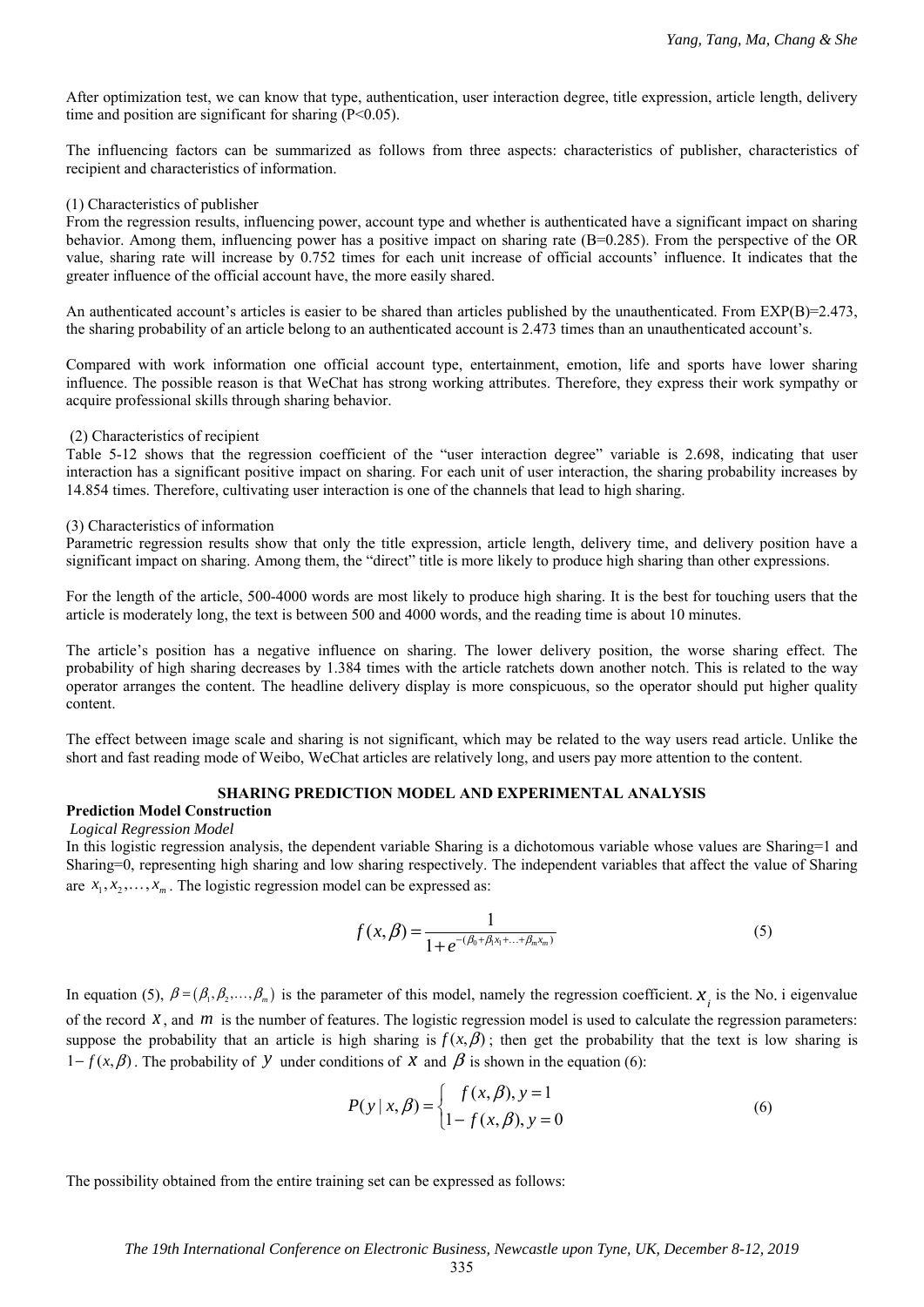$$
P(X, y, \beta) = \prod_{i=1}^{N} f(x^{i}, \beta)^{yi} (1 - f(x^{i}, \beta))^{1 - yi}
$$
 (7)

Logarithm of equation (7) can be transformed to:

$$
\ln P(X, y, \beta) = \sum_{i=1}^{N} \Big( y_i \ln f(x^i, \beta) + \Big( 1 - y_i \Big) \ln \Big( 1 - f(x^i, \beta) \Big) \Big)
$$
(8)

 $x^i$  is the No. *i* record in data set *X*,  $y_i$  is the classification result of the No. *i* record, and *N* is the number of records in the training set. This logistic regression model parameters can be obtained by calculating the maximum value of  $\ln P(X, y, \beta)$ , based on the maximum likelihood estimation method and iterations until convergence.

#### *Support Vector Machine Model*

In general, linear separable data is relatively rare. For linear inseparable samples, kernel function is generally introduced to map them to higher dimensions to solve the problem. Therefore, this paper introduces the kernel function to construct the prediction model. Table 18 lists several commonly used kernels.

| Table 18: Common Kernel Functions |                                                               |                                                                        |  |  |  |
|-----------------------------------|---------------------------------------------------------------|------------------------------------------------------------------------|--|--|--|
| kernel function                   | Expression                                                    | Explain                                                                |  |  |  |
| Linear Kernel Function            | $\kappa(x_i, x_j) = x_i^T x_j$                                | Linear separable support vector machine                                |  |  |  |
| Polynomial Kernel Function        | $K(x_i, x_j) = (x_i^T x_j)^d$                                 | One of the commonly used kernel functions of<br>linear inseparable SVM |  |  |  |
| Gaussian Kernel Function          | $\kappa(x_i, x_j) = \exp(-\frac{\ x_i - x_j\ ^2}{2\sigma^2})$ | The most mainstream kernel function of nonlinear<br>classification SVM |  |  |  |
| Sigmoid Kernel Function           | $\kappa(x_i, x_i) = \tanh(\beta x_i^T x_i + \theta)$          | One of the commonly used kernel functions of<br>linear inseparable SVM |  |  |  |

Input: The training sample is  $(x_1, y_1), (x_2, y_2), \ldots, (x_m, y_m)$ , where *x* is the m-dimensional eigenvector and  $y_i$  is the binary output with a value of +1 or -1.

Output: Separate hyperplane parameters and decision functions.

The algorithm process is as follows:

(1) Construct the constrained optimization problem by selecting the appropriate kernel function and the penalty factor *C* .

$$
\max_{\alpha} \sum_{i=1}^{m} \alpha_i - \frac{1}{2} \sum_{i=1, j=1}^{m} \alpha_i \alpha_j y_i y_j K(x_i, x_j)
$$
  

$$
s.t. \sum_{i=1}^{m} \alpha_i y_i = 0
$$
  

$$
0 \le \alpha_i \le C
$$
 (9)

(2)Solving with SMO algorithm, and obtaining the corresponding  $\alpha^*$  vector with the minimum formula.

(3) Find out that all S support vectors satisfying  $S = \{i \mid 0 < \alpha_i < C, i = 1, 2, ..., m\}$ , solve equation (10) to get *b* corresponding to each support vector  $(x_i, y_i)$ , and  $\boldsymbol{b}^*$  is the average of all  $\boldsymbol{b}$ , as expressed in equation (11).

$$
y_s \left( \sum_{i \in S} \alpha_i y_i \kappa(x_i, x_j) + b \right) = 1 \tag{10}
$$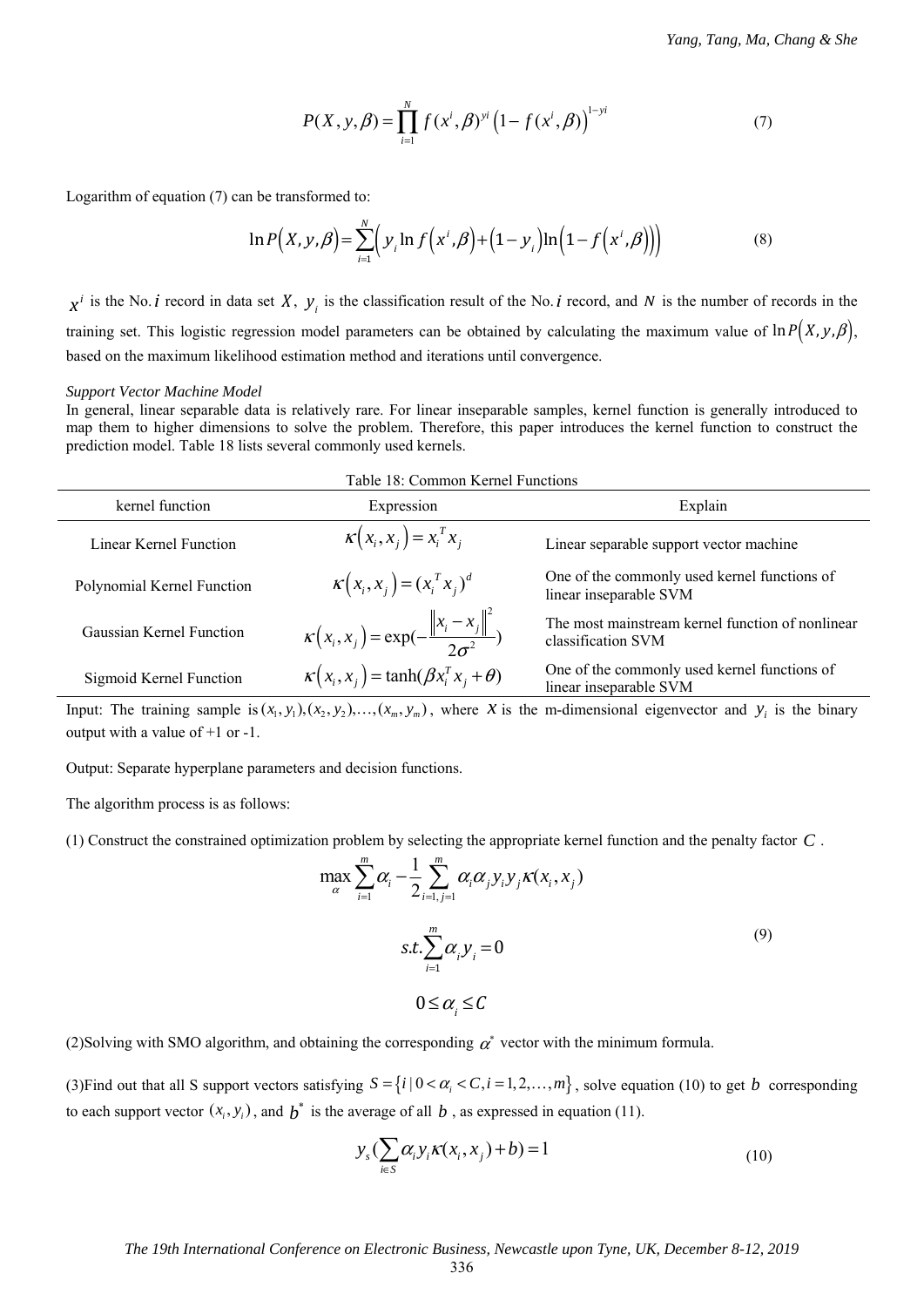$$
b^* = \frac{1}{S} \sum_{s \in S} \left( y_s - \sum_{i \in S} \alpha_i y_i \kappa(x_i, x_j) \right)
$$
 (11)

The final classification model is

$$
f(x) = \sum_{i=1}^{m} \alpha_i^* y_i \kappa(x_i, x_j) + b^*
$$
 (12)

In the process of training model, different kernel functions and parameters are used for comparative training in order to get the most suitable kernel functions and parameters. In actual operation process, the best is to use Gaussian kernel function, with the gamma value of the kernel function parameter is 0.1 and the penalty coefficient C is 4.

#### **Analysis of Experimental Results**

 *Evaluation Indicators* 

In order to evaluate the effectiveness of the sharing behavior prediction model, this paper uses the commonly used evaluation indicators of classification algorithm: Accuracy, Precision, Recall,  $F_1$  ( $F_1$  score):

 $Accuracy = (TP + TN)/(TP + FP + FN + TN) \times 100\%$ 

 $precision = TP / (FP + TP) \times 100\%$ 

$$
recall = TP / (TP + FN) \times 100\%
$$

$$
F_1 = 2 \cdot \frac{precision \cdot recall}{precision + recall}
$$

Where TP represents the sample size predicted to be high sharing and actually high sharing; FP represents the sample size predicted to be high sharing but actually low sharing; TN is the sample size predicted to be low sharing and actually low sharing; FN is the sample size predicted to be low sharing but actually high sharing.

ROC curve is drawn in the form of curve with sensitivity (TPR) as ordinate and specificity (FPR) as abscissa. The larger the coverage area under ROC curve is, the better the prediction accuracy is and the better performance of the prediction model is.

 *Comparison of experimental results of classification algorithm* 

According to the characteristics shown in Table 12, the logistic regression model and the support vector machine model are respectively used for training and prediction, and then the prediction results are evaluated. The confusion matrix is shown in Table 19. The values of accuracy, precision, recall and  $F<sub>1</sub>$  in these two models are shown in Table 20. The ROC curve is shown in Figure 7.

| Table 19 Prediction result confusion matrix       |                     |           |        |             |  |  |  |
|---------------------------------------------------|---------------------|-----------|--------|-------------|--|--|--|
| Predictive high sharing<br>Predictive low sharing |                     |           |        |             |  |  |  |
| Logistic Regression                               | Actual high sharing |           | 550    | 2377        |  |  |  |
|                                                   | Actual low sharing  |           | 230    | 589         |  |  |  |
| <b>Support Vector Machine</b>                     | Actual high sharing |           | 625    | 162         |  |  |  |
|                                                   | Actual low sharing  |           | 132    | 687         |  |  |  |
| Table 20 Comparison of experimental results       |                     |           |        |             |  |  |  |
| Prediction model                                  | Accuracy            | Precision | Recall | $F_1$ score |  |  |  |
| Logistic Regression                               | 0.709               | 0.713     | 0.719  | 0.716       |  |  |  |
| <b>Support Vector Machine</b>                     | 0.817               | 0.809     | 0.839  | 0.824       |  |  |  |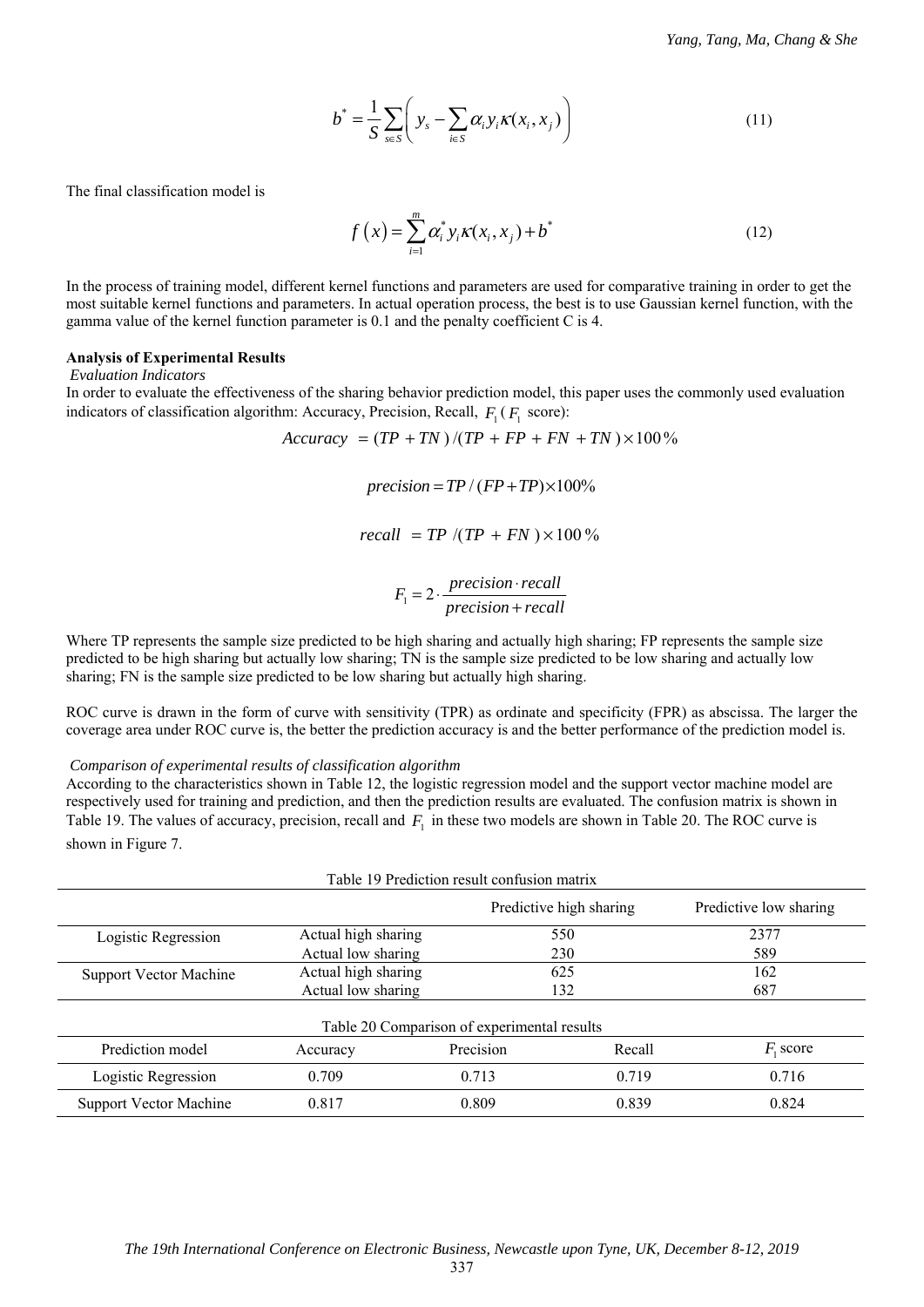

Figure 7: ROC Curves of Different Models

From Table 20, it can be seen that the prediction accuracy of support vector machine is 81.7%, while the prediction accuracy of logistic regression is only 70.9%. In terms of each evaluation index, support vector machine is superior to logistic regression model. What's more, it can be seen that the coverage area under the ROC curve of the support vector machine (SVM) model is larger, which indicates that the prediction accuracy of the SVM model is higher and the model performance is better.

In order to further verify the validity of the Gaussian kernel function selected in the support vector machine model, this paper selected three other different kernel functions for comparative experiments, and calculated the results of each evaluation index as shown in Table 21.

|                            |          | Table 21: Prediction results of different kernels |        |                  |
|----------------------------|----------|---------------------------------------------------|--------|------------------|
|                            | Accuracy | Precision                                         | Recall | <i>F</i> , score |
| Linear Kernel Function     | 0.721    | 0.717                                             | 0.737  | 0.727            |
| Polynomial Kernel Function | 0.797    | 0.796                                             | 0.803  | 0.800            |
| Gauss Kernel Function      | 0.817    | 0.809                                             | 0.839  | 0.824            |
| Sigmoid Kernel Function    | 0.573    | 0.579                                             | 0.559  | 0.569            |

# *Characteristic Importance Comparison*

In order to further investigate the impact of various features on the prediction results of users' sharing behavior, this paper presents some features that have significant effects on the dependent variable after using full features respectively, and the prediction results after removing some types of features, are as shown in Table 22.

| Table 22: Prediction effect of different features |          |           |        |                       |  |  |
|---------------------------------------------------|----------|-----------|--------|-----------------------|--|--|
|                                                   | Accuracy | Precision | Recall | F <sub>1</sub> -score |  |  |
| Use all features                                  | 0.817    | 0.809     | 0.839  | 0.824                 |  |  |
| Using optimized features                          | 0.832    | 0.818     | 0.862  | 0.839                 |  |  |
| Unused Publisher Characteristics                  | 0.729    | 0.722     | 0.762  | 0.742                 |  |  |
| Unused recipient characteristics                  | 0.737    | 0.734     | 0.761  | 0.747                 |  |  |
| Unused information features                       | 0.752    | 0.758     | 0.755  | 0.756                 |  |  |

# **SUMMARY AND PROSPECT**

This paper takes the WeChat official accounts as research object, draws lessons from researches that are relatively mature and focus on microblogs' sharing, extracts the possible influencing factors from the three dimensions: information publisher, information recipient and information characteristics. With the support of some official accounts' real operation data, we explore the influence of various factors on users' sharing behavior.

What this study have found are as follows. First, account influence, account type, and whether account is authenticated in the characteristics of the information publisher have a significant effect on sharing. Compared with the official accounts of entertainment, emotion, life and sports, the official accounts of work information deliver articles with high sharing probability. Second, the interaction between users and WeChat official accounts has a significant positive impact on sharing behavior. That is, the higher the interaction is, the higher the probability of sharing is. Third, title expression, article length, delivery time and

338